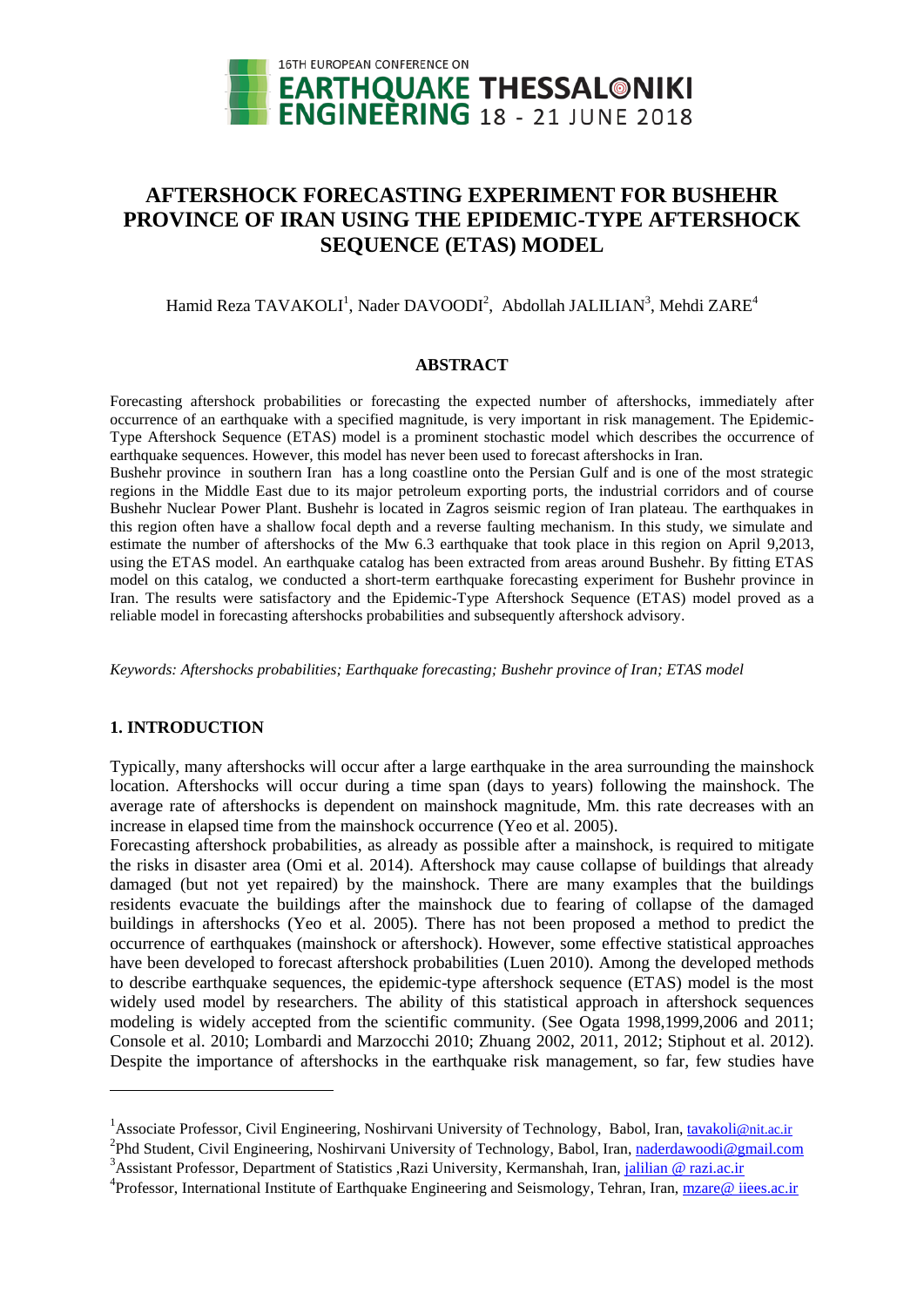been conducted in this regard in Iran. Omi et al. (2016) investigate the Iranian earthquake catalog to select 15 earthquakes between 2002 to 2013 and studied their sequence parameters by calculating modified Omori law parameters. they used three declustering methods: 1) the Gardner and Knopoff method (1974); 2) a modified version spatial windowing based on the Wells and Copersmith relation (1994); and 3), the Burkhard and Gruenthal method(2009) to collect the aftershocks catalog.

In this study, we try to forecast aftershocks occurrence following April 9, 2013, Kaki region earthquake (with moment magnitude of  $Mw = 6.3$ ) in Bushehr province in Iran. To this end, in the first step, we provide the earthquake catalog of Bushehr province surrounding areas in south of Iranian plateau from data center of International Institute of Earthquake Engineering and Seismology (available at: http://www.iiees.ac.ir/fa/eqcatalog/). This catalog is consist of 454 earthquakes that occurred at rectangular geographical region (bounded in 27.5°-31° N and 50°-53° E) from 1/1/1983 to 8/4/2013. To prepare a unified catalog ,all existing magnitude scales in the provided catalog are converted to the moment magnitude scale, using conversation relations provided by shahvar et al (shahvar et al. 2013). moment magnitude is the most appropriate magnitude scale in seismology which is not saturated for large earthquakes and has a physical meaning (Kanamori 1977). The magnitude threshold Mw = 4.0 and the start date of  $1/1/1983$  is chosen according to Zare et.al (2014) and by considering the Iran seismic network development. In the next step, an ETAS model is used to calculate the aftershock parameters. Finally, using ETAS parameters, we forecast aftershocks occurrence following Bushehr earthquake in April 9, 2013

## **2.THE 2013 KAKI EARTHQUAKE**

In April 9, 2013at 11:52 UTC (16:22 local time), an Mw 6.3 earthquake struck the Kaki and Borazjan region in Southof Iran(bushehr province). It has been reported that this earthquake had 37 victims and more than 950 injured people. Up to 10 a.m. in the next day, nearly 100 aftershocks were recorded and reported by Iranian Seismological Center [\(http://irsc.ut.ac.ir/\)](http://irsc.ut.ac.ir/). By April 23, about 145 aftershocks with magnitude between 2.8 to 5.4 occurred in the area around kaki. In the first 20 hours after the mainshock, 62 aftershocks with a magnitude greater than 3.6 occurred in the epicentral region, mostly in the east and north of the epicenter. The largest aftershock with magnitude ml=5.3 occurred 14 hours after the mainshock. The shock was strongly felt in Kaki (assessed VII, 18 km southwest of epicenter). Also, according to reports, no damages were observed in nuclear power plant of Bushehr (80 Km NW of the epicenter). (zare and shahvar. 2013). A map of aftershocks up to two weeks after kaki earthquake is shown in Figure.1.



Figure 1. Map of aftershocks up to two weeks after kaki earthquake (Eslami et al. 2013 kaki earthquake report, http://www.iiees.ac.ir)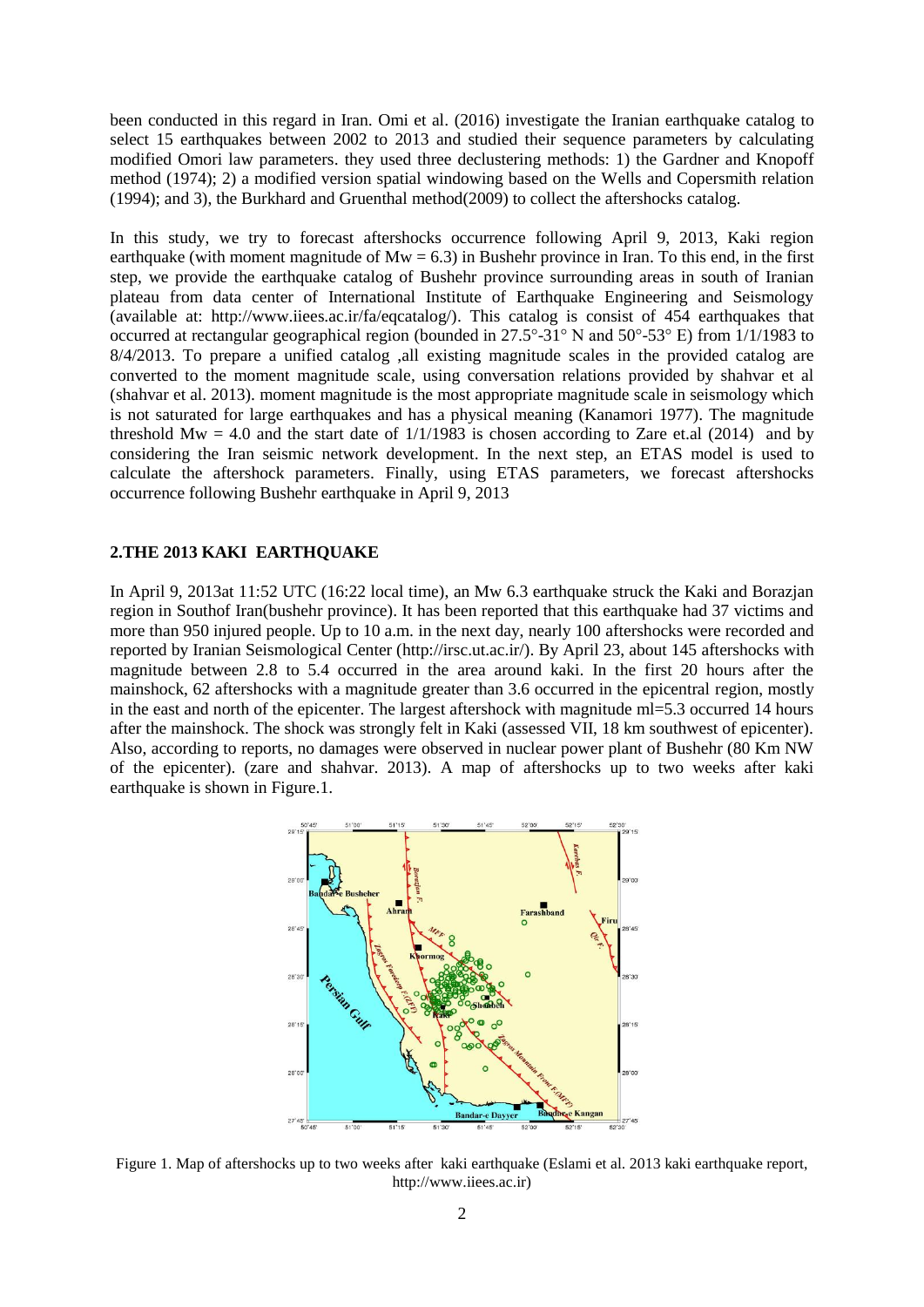According to the EMSC (European-Mediterranean Seismological Centre), the earthquake exhibited nearlya pure focal mechanism with NW–SE fault plane, with a focal depth of 10 km. Other reports on Focal mechanisms (i.e. by USGS) showed mostly compressional having a strike-slip component. The most important fault in the epicentral region is in the Borazjan fault, having a north-south strike with a NNW-SSE trend. The fault segment is about 100km which is located in the east of the Mond Anticline, ranged from the western parts of the Jashk Salt-Diapir (locally known as Kuh-e Namak) (zare and shahvar. 2013). The intensity and PGA Shake Maps generated by IIEES are shown in Figure.2 based on magnitude and epicenter.



Figure 2. Shake Map of the event generated by the IIEES (http://www.iiees.ac.ir)

#### **3. ETAS MODEL**

In general, an earthquake catalog is consisting of the time  $(t)$ , longitude $(x)$  and latitude $(y)$  of epicenter and magnitude (m) of earthquakes. Thus any catalog with N earthquake can be represented by a point pattern  $(t_i, x_i, y_i, m_i)$ :  $i = 1, ..., N$ . This space-time point-process model can be described by the epidemic type aftershock sequence (ETAS) model. In ETAS model each earthquake has a computable probability to be a background (spontaneous) event or triggered by a previous event (Ogata 1998). The basis of this model is to find a mathematical function that can describe the seismic branching sequences in a given area. Roughly, this branching point processes can be defined by the conditional intensity function as equation 1(Ogata 1998):

$$
\lambda(t, x, y | \mathcal{H}_t) = \mu(x, y) + \sum_{\{i : t_i < t\}} \kappa(\text{mi}) g(t - t_i) f(x - x_i, y - y_i; \text{mi}) \tag{1}
$$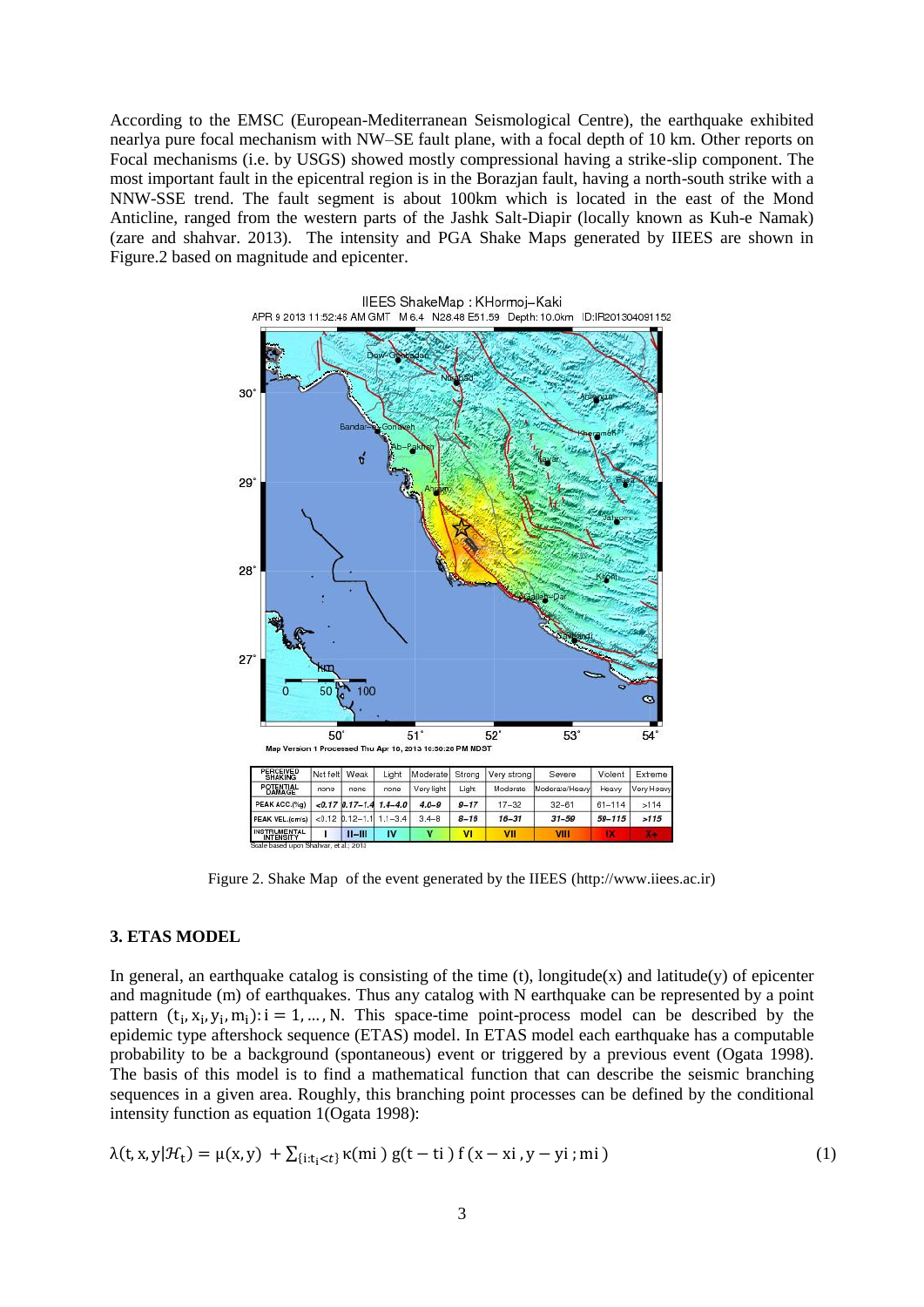Where  $H_t = \{ (t_i, x_i, y_i, m_i); t_i < t \}$  is the history of the earthquakes occurrence up to time t (Ogata 1998; Zhuang et al. 2002).  $\mu(x, y)$  (unit: events/(day·deg2)) is the background seismicity rate, which is a function of spatial locations but constant over time, and  $\kappa$ (mi)  $g(t - ti) f(x - xi, y - yi; mi)$ (unit: events/(day·deg2))( is described in Equations 2, 3, and 4 .) is the contribution to seismicity rate by the event i that has already occurred (Zhuang 2011).

$$
k_{A,\alpha}(m_i) = A \exp[\alpha(m_i - m_0)]
$$
 (2)

(Unit: events) is the expected number of aftershocks produced by an earthquake of magnitude  $m_i$ based on the Gutenberg-Richter law . A  $> 0$  and  $\alpha > 0$  are unknown parameters.

$$
g_{c,p}(t - t_i) = \begin{cases} \frac{(P-1)}{C} \left( 1 + \frac{t - t_i}{C} \right)^{-P} & t - t_i > 0\\ 0 & t - t_i \le 0 \end{cases} \tag{3}
$$

(Unit: day−1) is the probability density function of the length of the time interval between an earthquake and its aftershocks which is defined based on the modified Omori's law.  $c > 0$  and  $p > 1$  are unknown parameters.

$$
f_{D,\gamma,q}(x - x_i, y - y_i|m_i) = \frac{q-1}{\pi D \exp[\gamma(m_i - m_0)]} \left(1 + \frac{(x - x_i)^2 + (y - y_i)^2}{D \exp[\gamma(m_i - m_0)]}\right)^{-q}
$$
(4)

(Unit: deg−2) is the probability density function of the relative locations between the earthquake and its aftershocks (Zhuang 2011).  $D > 0$ ,  $\gamma > 0$  and  $q > 1$  are unknown parameters.

The unknown model parameters  $\theta(\mu, A, \alpha, c, p, D, \gamma, q)$  are estimated by fitting the ETAS model on the earthquake catalog using an iterative approach (maximizing the log-likelihood function) proposed by Zhuang et al. (2002).

Given the history of the earthquakes occurrence up to time t, to forecast occurring of earthquakes in the next time interval [t, t +  $\Delta t$ ] in a region S, equation 5 can be used directly(Zhuang 2011) (also see Helmstetter et al. (2006)):

$$
\Lambda([t, t + \Delta t] \times S) = \iint_{S} \int_{t}^{t + \Delta t} \lambda(t, x, y) dt dx dy
$$
\n(5)

Where  $\Lambda([t, t + \Delta t] \times S)$  is the expected number of earthquakes occurring in [t, t + t]  $\times S$ . Consequently, the probability of occurring at least one event is (Zhuang 2011):

$$
P\{N([t, t + \Delta t] \times S) \ge 0\} = 1 - \exp\left\{-\iint_{S} \int_{t}^{t + \Delta t} \lambda(t, x, y) dt dx dy\right\}
$$
(6)

In this study, the R (R Core Team 2016) package of ETAS from the Comprehensive R Archive Network (CRAN) available at http://CRAN.R-project.org/package=ETAS and GitHub at <https://github.com/jalilian/ETAS> has been used (under GPL 2 license).

## **4. APPLICATION OF ETAS MODEL, DISCUSSION AND RESULTS**

Some of R package ETAS software outputs are shown in Figures 3, 4 and 5. Figure 3 shows the spatial distribution of earthquakes occurring at rectangular region (bounded in 27.5°-31° N and 50°-53° E) from 1/1/1983 to 8/4/2013. In figure 4 the plot of log10(Nm) versus m (Gutenberg-Richter law), the plot of log10(Nt) versus t and the distribution of earthquake magnitude versus the time t is shown. Where m is the magnitude of earthquakes, Nm is the number of each magnitude in catalog and Nt is the number of earthquakes that occurred up to time t.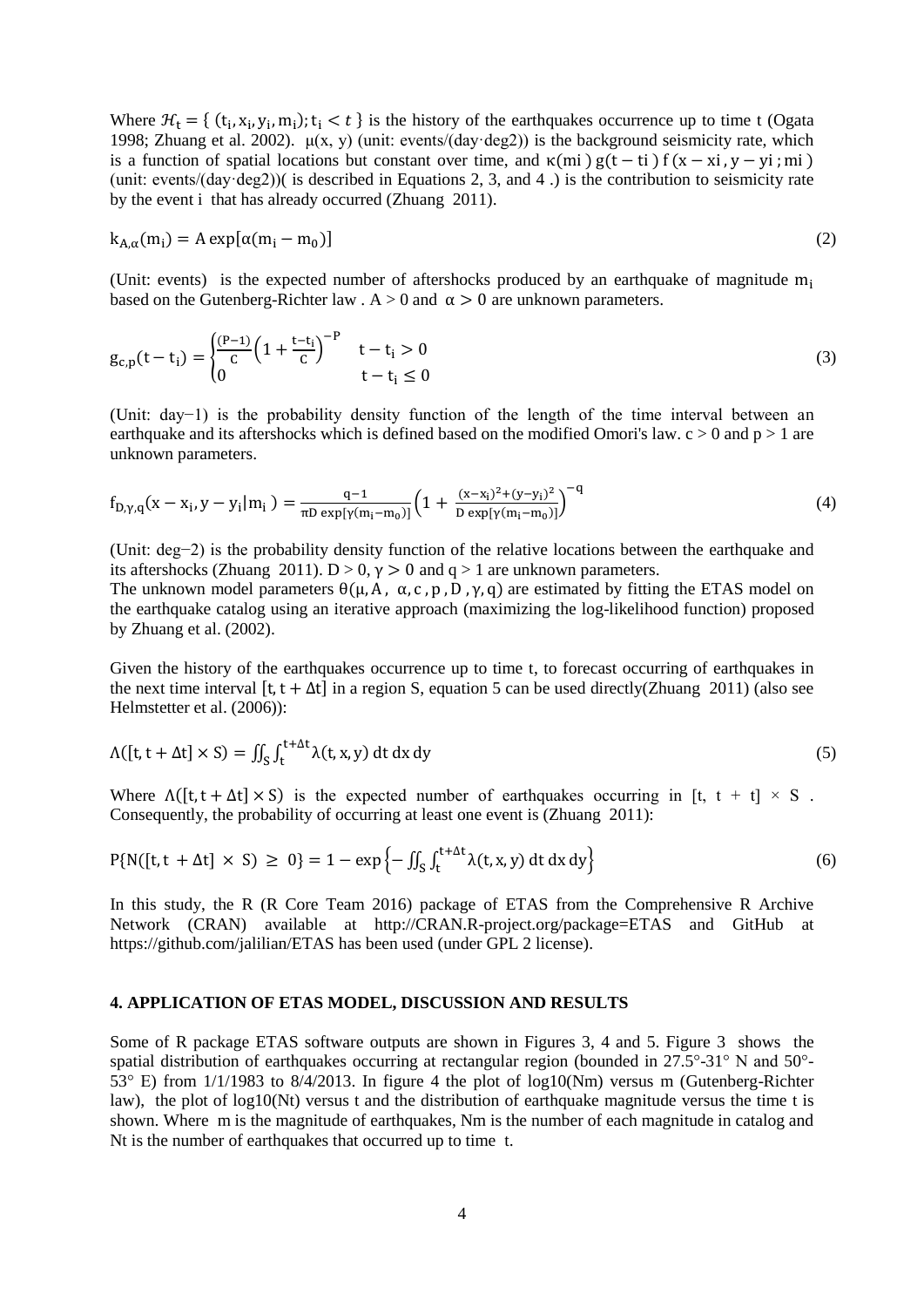

Figure 3. Plot of earthquake catalog in time interval  $1/1/1983$  to  $8/4/2013$ . Circle with a larger radius, indicating earthquakes with greater magnitudes.



Figure 4. Left : Plot of Gutenberg-Richter law, middle : number of earthquakes versus the time, Right : distribution of earthquake magnitudes in the time interval 1/1/1983 to 8/4/2013.

The model parameters  $\theta(\mu, A, \alpha, c, p, D, \gamma, q)$  in equations 2, 3 and 4, are estimated by fitting the ETAS model on the earthquake catalog. The final parameters of ETAS model for Bushehr region are presented in table 1. The plot of background seismicity rate and clustering coefficient are shown in figure 5. Clustering coefficient is the ratio of the spatial clustering intensity (in right hand side of equation 1) to the total intensity (See Zhuang 2002). It can be seen from figure 5 that the clustering coefficient in most part of study area is between 0.4 to 0.8 and some points have higher values.

Table 1. Final ETAS model parameters for Bushehr region.

| <b>Parameter</b> | Value          |
|------------------|----------------|
| μ                | $1.040906e+00$ |
| A                | 3.803422 e-01  |
| $\mathbf{c}$     | 1.620226 e-02  |
| $\alpha$         | $2.126672e+00$ |
| P                | $1.031867e+00$ |
| D                | 4.052195 e-03  |
| q                | 4.052195 e-03  |
| γ                | $0.36525$ e+00 |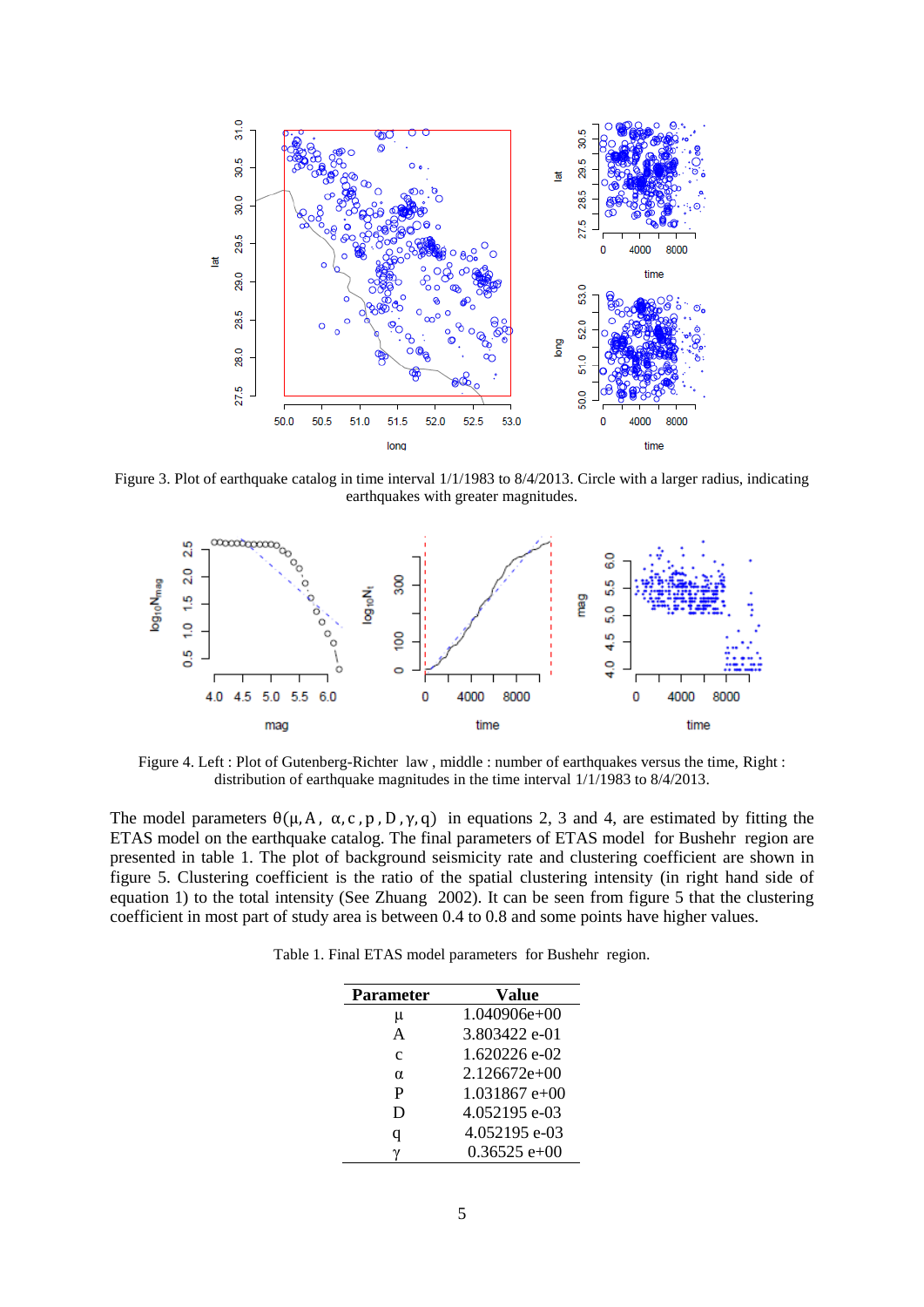

Figure 5. Plot of background seismicity rate and clustering coefficient for Study region

By subtracting estimated values of ETAS parameters into equations 5 and 6, we can calculate the probability of aftershocks for Kaki earthquake with magnitude  $Mw = 6.3$ . The forecasted number of aftershocks and the probability of aftershock occurrence, one day and one week after Kaki earthquake are presented in Tables 2 and 3 respectively. It is notable that, the expected number of aftershocks in table 2 are round up and are average value.

The quality and quantity of data is a key point in statistical analysis such as ETAS model. The magnitude versus time plot in figure 4 shows that only after 2004 the earthquakes with magnitude less than 5 were recorded in study area. Consequently, there are only 63 earthquakes in the catalog from 8/1/2004 to 4/7/2013. Therefore, it's difficult to select the exact date of starting point for analysis. The linear relation between Nt and t in figure 4 shows that the catalog used in the study has timestationarity. But this catalog is incomplete due to nonlinear relationship in plot of log10(Nm) versus m (Gutenberg-Richter law) in figure 4.

| Magnitude range of Expected |             | probability that at Observed number       |         |
|-----------------------------|-------------|-------------------------------------------|---------|
| aftershocks                 | number      | of least one aftershock of aftershocks in |         |
|                             | aftershocks | occur                                     | reality |
| $Mw = 4.0 - 5.0$            | 12.         | 99%                                       | 17      |
| $Mw = 5.0 - 5.5$            | $0-1$       | 40%                                       |         |
| Mw > 5.5                    | $() - 1$    | 10%                                       |         |

Table 2. Forecasting aftershocks one day after 4/9/2013, Mw = 6.3 Bushehr earthquake.

Table 3. Forecasting aftershocks one week after 4/9/2013, Mw = 6.3 Bushehr earthquake.

| Magnitude range of Expected<br>aftershocks | number<br>aftershocks | probability that at Observed number<br>of least one aftershock of aftershocks in<br>occur | reality |
|--------------------------------------------|-----------------------|-------------------------------------------------------------------------------------------|---------|
| $Mw = 4.0 - 5.0$                           | 31                    | 99%                                                                                       | 39      |
| $Mw = 5.0 - 5.5$                           | $0-1$                 | 63%                                                                                       |         |
| Mw > 5.5                                   | $() - 1$              | 38%                                                                                       |         |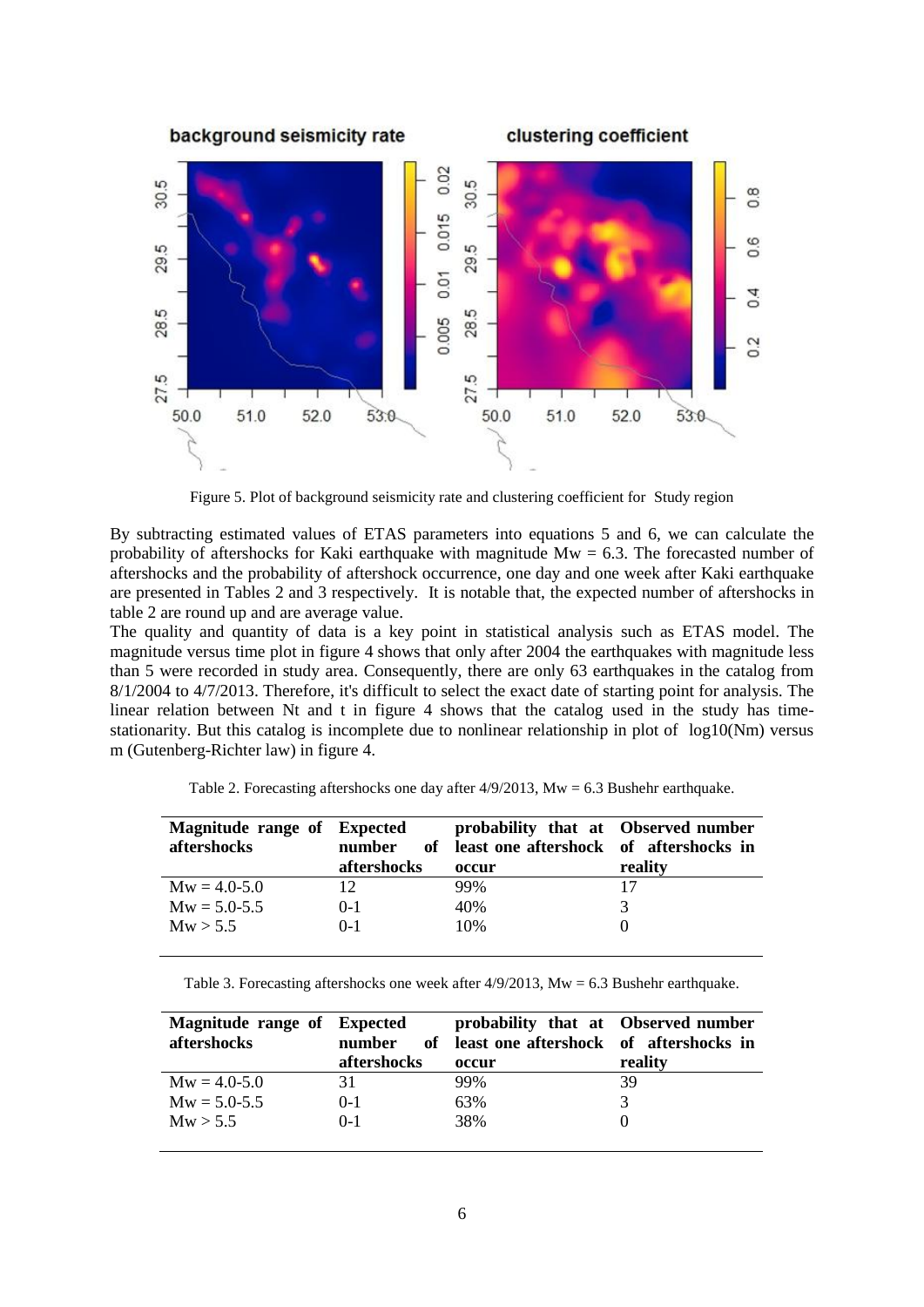#### **5. CONCLUSIONS**

In this article we use an epidemic type aftershock sequence (ETAS) model to investigate the spacetime distribution of aftershocks in Bushehr province of Iran. Finally we try to forecast aftershocks within one week after Bushehr earthquake of  $Mw=6.3$  in 2013. Our model underestimates the number of aftershocks to some extent. It my be (as Zhuang 2011says) due to increase in aftershock occurrence rate during the active triggering periods after mainshocks. This effect is not included in the equation 5. In recent years, aftershock forecasting knowledge has been developed in some countries such as United States, New Zealand and Japan. Aftershock forecasting experiments are still in early stages in the Iranian scientific community of seismology. It seems that more parametric studies are needed by using various catalogs and various models.

#### **6. REFERENCES**

Burkhard M, Grünthal G (2009). Seismic source zone characterization for the seismic hazard assessment project PEGASOS by the Expert Group 2 (EG1b). *Swiss Journal of Geosciences*, 102(1), 149-188.

Console R, Jackson DD, Kagan YY (2010). Using the ETAS model for catalog declustering and seismic background assessment. *Pure and Applied Geophysics*, Springer Basel Switzerland. 167(6-7), 819-830.

Gardner J K, Knopoff L (1974). Is the sequence of earthquakes in Southern California, with aftershocks removed, Poissonian?. *Bulletin of the Seismological Society of America*, 64(5), 1363-1367.

Helmstetter A, Kagan YY, Jackson DD (2006). Comparison of short term and time-independent earthquake forecast models for southern California, *Bulletin of the Seismological Society of America*, 96(1), 90–106.

Kanamori, H (1977). The energy release in great earthquakes. *Journal of geophysical research*, 82(20), 2981- 2987.

Lombardi A M, Marzocchi W (2010). The ETAS model for daily forecasting of Italian seismicity in the CSEP experiment. *Annals of Geophysics*. Bologna, Italy.

Luen B (2010). Earthquake prediction: simple methods for complex phenomena. *Ph.D. Thesis*, Faculty of Statistics, University of California, Berkeley.

Ogata Y (1998). Space-time point-process models for earthquake occurrences. *Annals of the Institute of Statistical Mathematics*. The Institute of Statistical Mathematics, Tokyo Japan .50(2), 379-402.

Ogata Y (1999). Seismicity Analysis through Point-process Modelling: A Review. *Pure and Applied Geophysics*, Springer Basel Switzerland.155(2-4), 471-507.

Ogata Y (2006). Monitoring of anomaly in the aftershock sequence of the 2005 earthquake of M7. 0 o coast of the western Fukuoka, Japan, by the ETAS model. *Geophysical research letters*. 33(1).

Ogata Y (2011). Significant improvements of the space-time ETAS model for forecasting of accurate baseline seismicity. *Earth Planets and Space*. Springer japan.63(3), 217-229.

Omi T, Ogata Y, Hirata Y , Aihara K (2014). Estimating the ETAS model from an early aftershock sequence. *Geophysical Research Letters*, 41(3), 850-857.

Ommi S, Zafarani H, Zare M (2016). Aftershock decay rates in the Iranian plateau. *Pure and Applied Geophysics*, Springer Basel Switzerland. 173(7), 2305-2324.

Roeloffs E, Goltz J (2017). The California Earthquake Advisory Plan: A History. *Seismological Research Letters*, 88(3), 784-797.

Shahvar M P, Zare M, Castellaro S (2013). A unified seismic catalog for the Iranian plateau (1900–2011). *Seismological Research Letters*, 84(2), 233-249.

Stiphout T V, Zhuang J, Marsan D (2012). Seismicity declustering, Community Online Resource for Statistical Seismicity Analysis, doi:10.5078/corssa-52382934. Available at [http://www.corssa.org.](http://www.corssa.org/)

Wells, D L, Coppersmith K J (1994). New empirical relationships among magnitude, rupture length, rupture width, rupture area, and surface displacement. *Bulletin of the seismological Society of America,* 84(4), 974-1002.